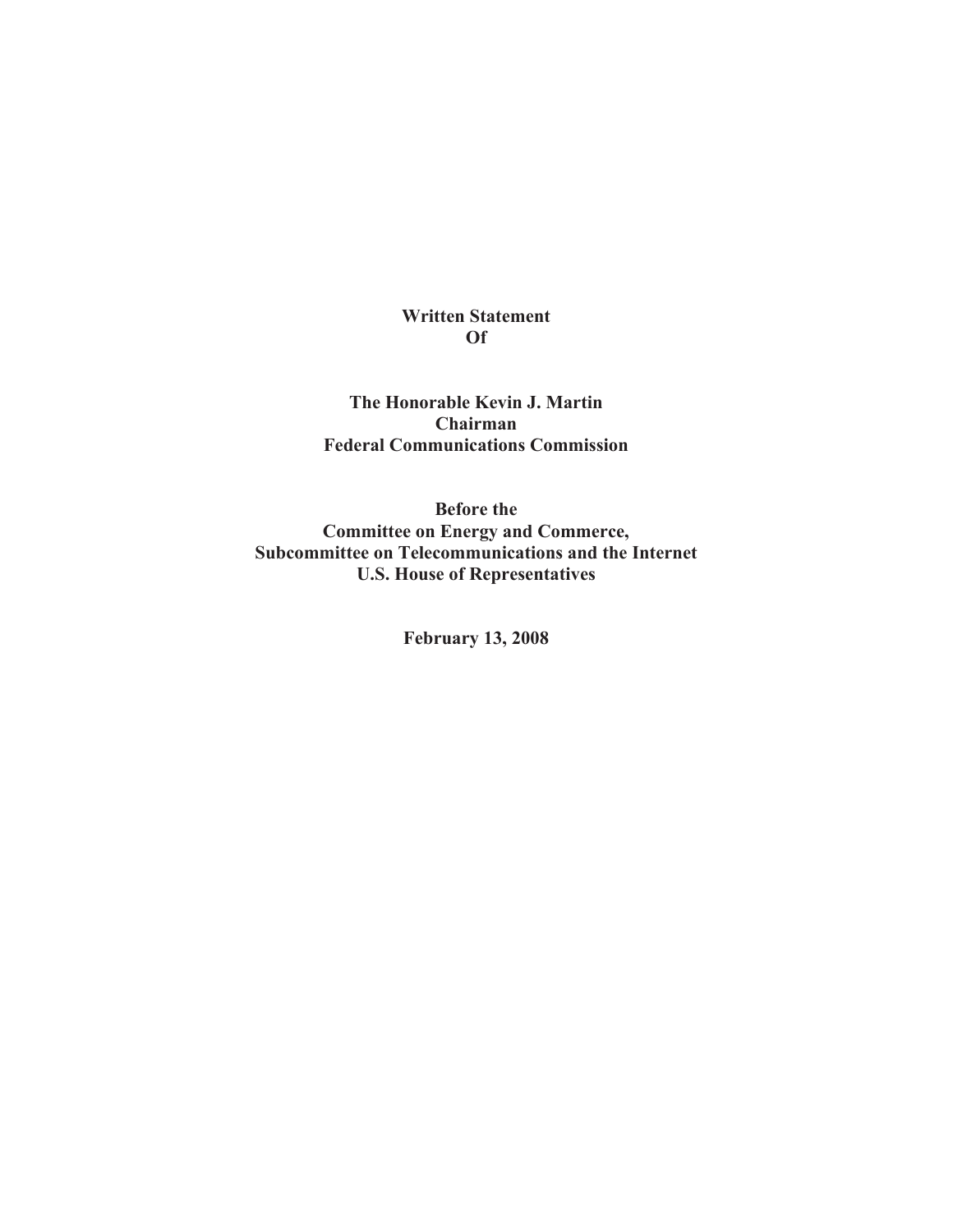Good morning Chairman Dingell, Chairman Markey, Ranking Member Barton, Ranking Member Upton, and Members of the Committee. Thank you for inviting me here today to update you on the status of the digital transition.

A little over one year from today, on February 17, 2009, all full power television stations in this country will stop broadcasting in analog, and broadcast exclusively in digital, as mandated by Congress in the Digital Television and Public Safety Act of 2005. A successful digital transition will depend upon minimizing the burdens placed on consumers and maximizing their ability to benefit from it.

The DTV transition will be a historic moment in the evolution of TV. Television viewers will be able to enjoy movie quality picture and sound and potentially a wealth of new programming choices. It also will allow us to significantly improve public safety communications and will usher in a new era of advanced wireless services such as the widespread deployment of wireless broadband.

According to data from the Consumer Electronics Association and the National Association of Broadcasters, consumer awareness of the transition has grown in recent years. It is up 80% since 2006, according to CEA, and has more than doubled since 2007, reports NAB. And recent surveys published by NAB and Consumers Union found 79% and 64% of consumers were aware of the transition respectively. That more and more viewers are aware of the transition is a step in the right direction. However, the Consumers Union also found that 74% of consumers have "major misconceptions" about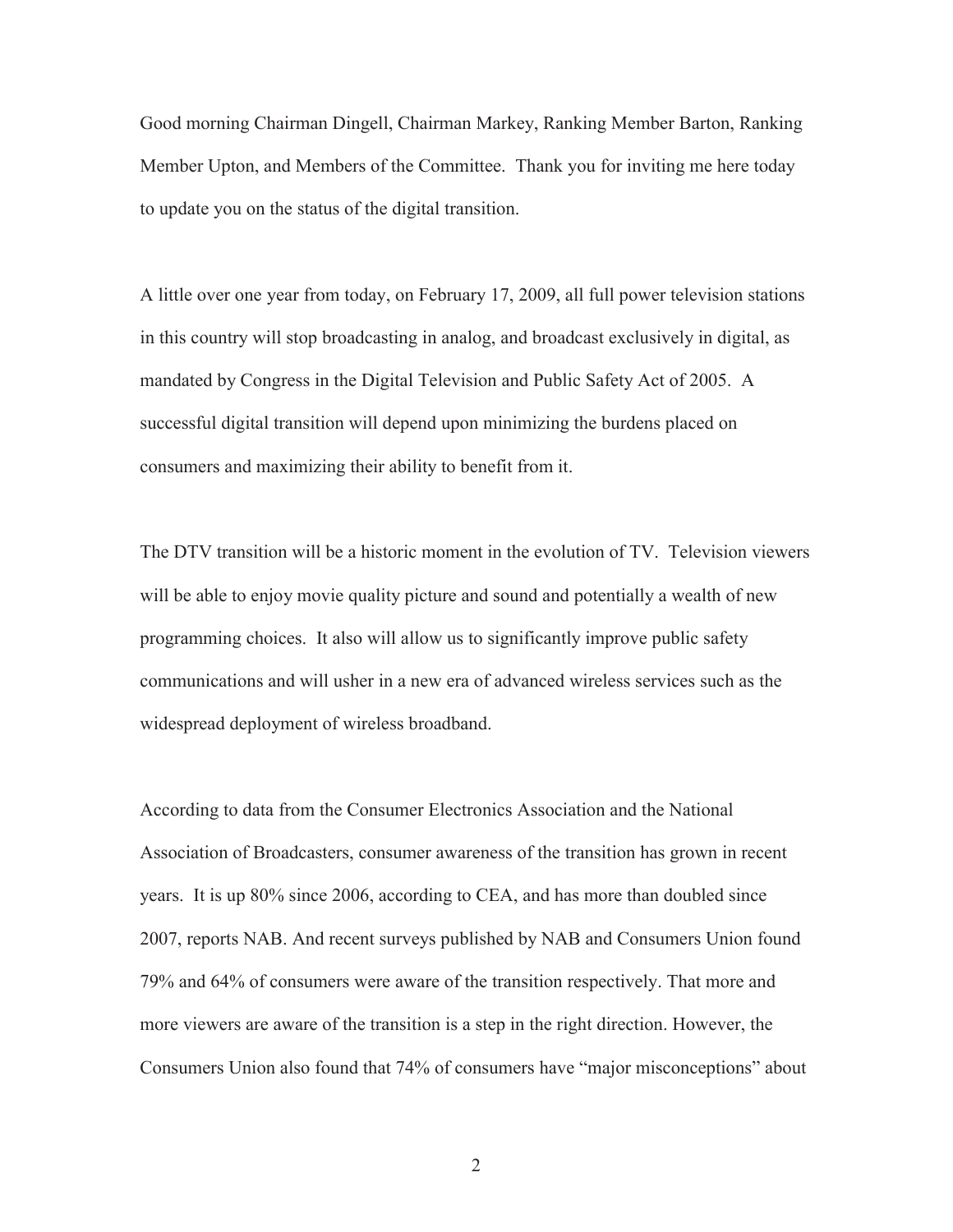the impact of the transition on them. In other words, too many Americans remain confused about what they need to do to prepare for it. Taken together, these surveys are valuable research tools to better guide our education and outreach efforts over the next twelve months.

This recently released data also demonstrates that facilitating a successful DTV transition is an enormous undertaking. And it is one which no single entity, public or private, can achieve alone. Rather it requires the commitment and cooperation of government, industry and consumer groups. We have made that commitment and are actively working with these important stakeholders.

Last week I participated in an event marking one year before the transition at a local Best Buy store which sells digital televisions and will be selling digital to analog converter boxes. Commerce Secretary Gutierrez, Meredith Baker and I were joined there by top representatives of the nation's broadcasters, cable operators, and the consumer electronics industry. We are working together, along with others inside and outside of government, in an unprecedented public-private partnership to educate consumers throughout the country about what they need to do to be able to watch TV following the transition as they did before. Today's hearing is a welcome opportunity to discuss our work with all of our DTV partners both in terms of outreach and education and necessary regulatory steps to ensure all Americans can share the benefits of this historic digital transition.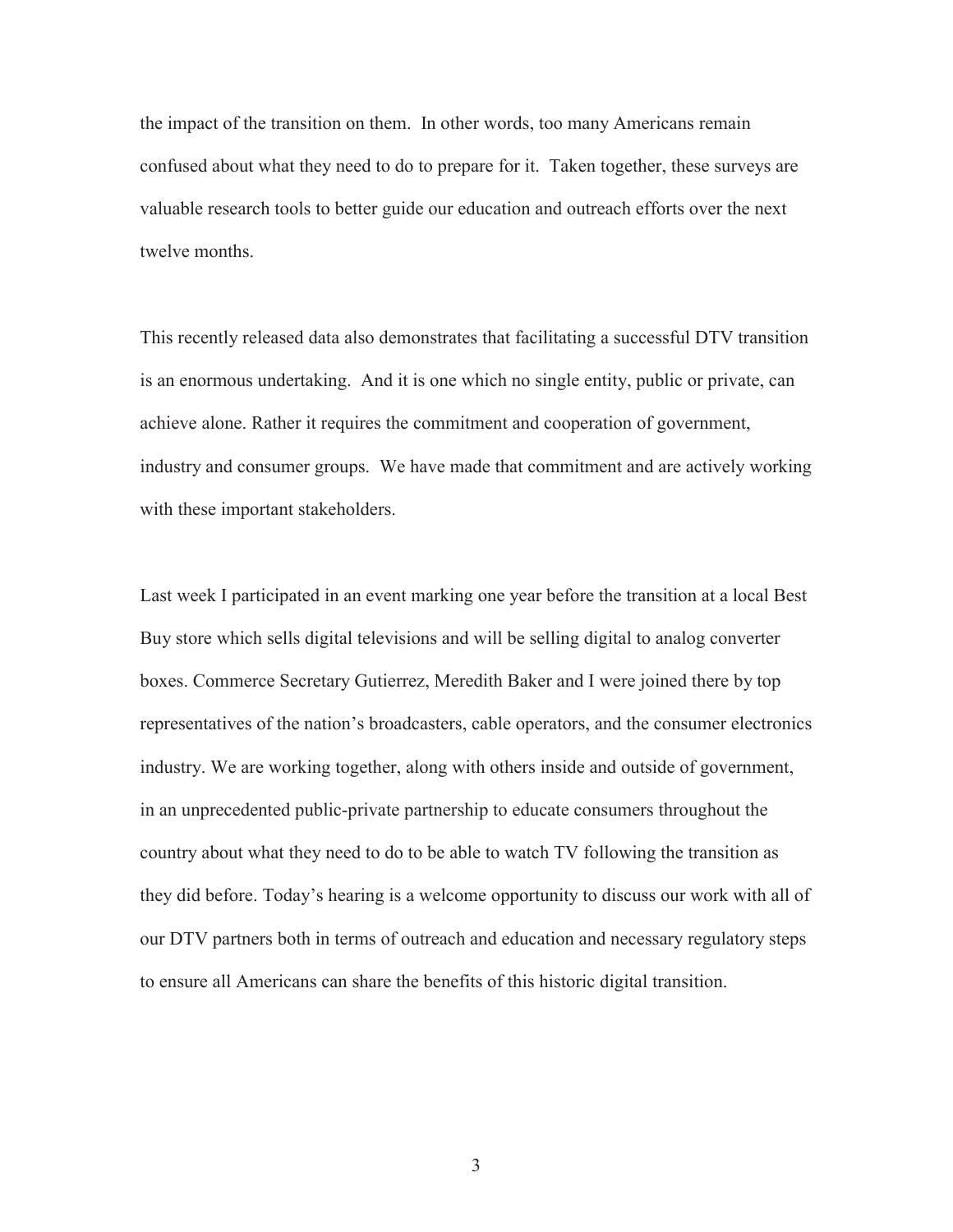### **UPDATE ON BROADCASTERS TRANSITION TO DIGITAL**

Currently, more than 95 percent of full power television stations are broadcasting a digital signal. Nearly two-thirds of full power stations (1180) will remain on the same channel they are currently using for digital service. The majority of these stations, over 850, have completed construction and are providing full service to their viewers. The remainder, roughly 300, are working on completing construction of their full service facilities. One-third of full power stations, (roughly 600, are changing channels for their operation after the transition), and are currently filing construction permit applications with the Commission, ordering equipment, and scheduling tower crews.

The Commission has adopted the final DTV table of allotments based on the channel elections made by the full power broadcast stations. This order provided virtually all (over 99%) of these television stations across the country with their final channel assignments for broadcasting in digital following the DTV transition. By finalizing broadcasters' channel allotments, the Commission helped ensure that the analog spectrum the broadcasters are vacating will be available as planned by 2009.

We also concluded the Third DTV Periodic Review, which adopted the procedures and rules to guide broadcasters through the end of the transition. Among other important decisions, this order adopted the interference standard for post-transition applications and forecast the date, later this year, when the Commission will consider requests from broadcasters to expand their station facilities.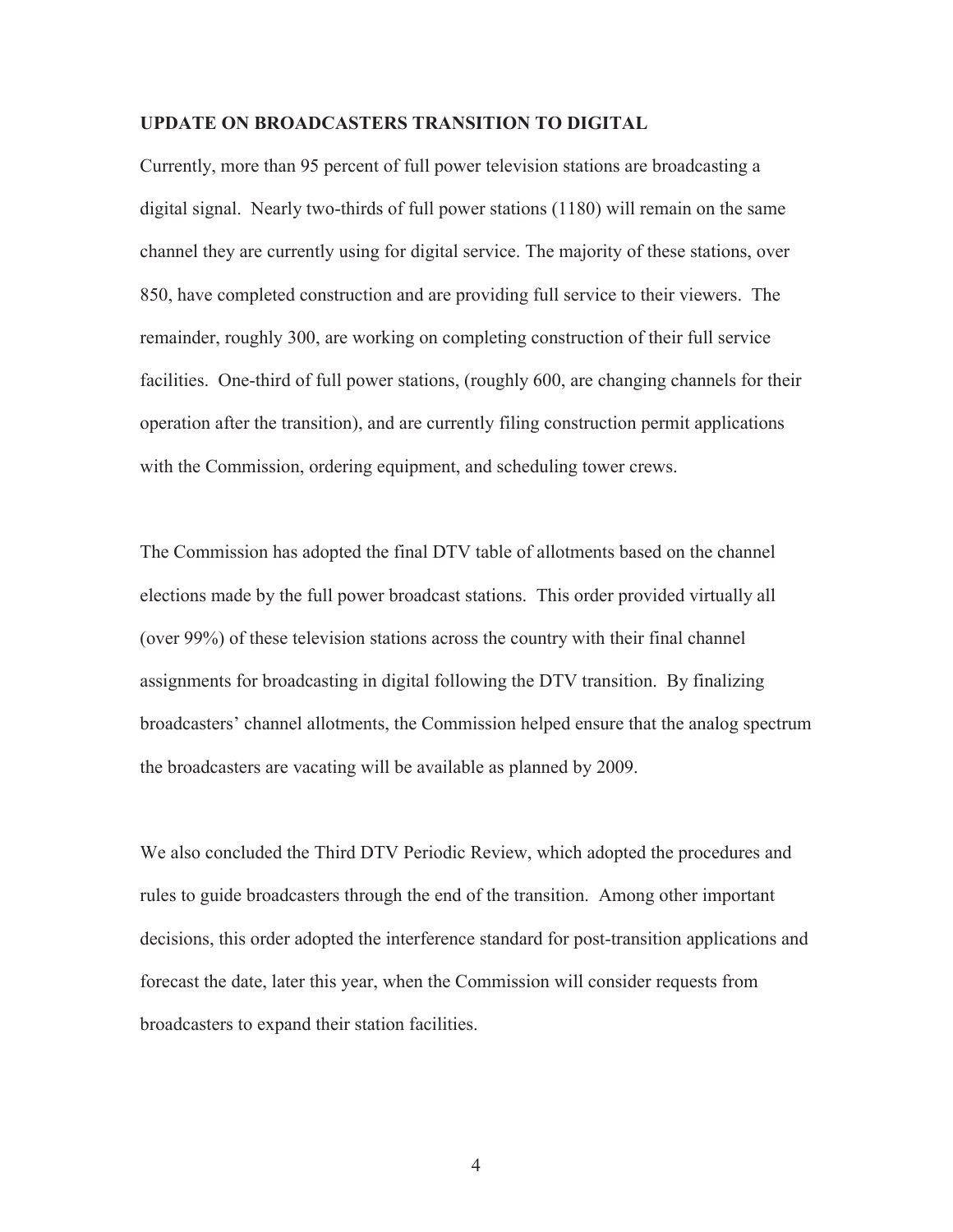In the Third DTV Periodic Review, the Commission recognized that stations will need flexibility to complete the transition. Consequently we adopted procedures that will allow broadcasters to adjust their buildout according to their needs and the needs of their viewers. We will consider requests from broadcasters that find it necessary to reduce analog service before the transition date, but they will be required to inform their viewers well in advance of any reductions.

In addition to getting the proper rules in place, it is important that progress be carefully monitored. Accordingly, to enable the Commission to closely track broadcasters' progress toward completing their transition, we required each station to file and update with the Commission by next week the status of the construction of its post transition facility. The Commission will make this information available to Congress, to the broadcast industry, and to the public. In addition to earlier updates, broadcasters must report their status again by October 20, 2008.

# **CARRIAGE OF DIGITAL SIGNALS**

Last fall, the Commission adopted an order that guarantees that all cable customers will be able to watch all broadcast stations after the digital transition. Specifically, the Commission took action to ensure cable operators continue to make signals of all broadcast stations viewable after the transition, as the statute requires. As a result, we significantly reduced the number of Americans potentially needing a converter box to watch broadcast stations post-transition. Making sure the almost 35 million households that subscribe to analog cable will be able to continue to watch broadcast television after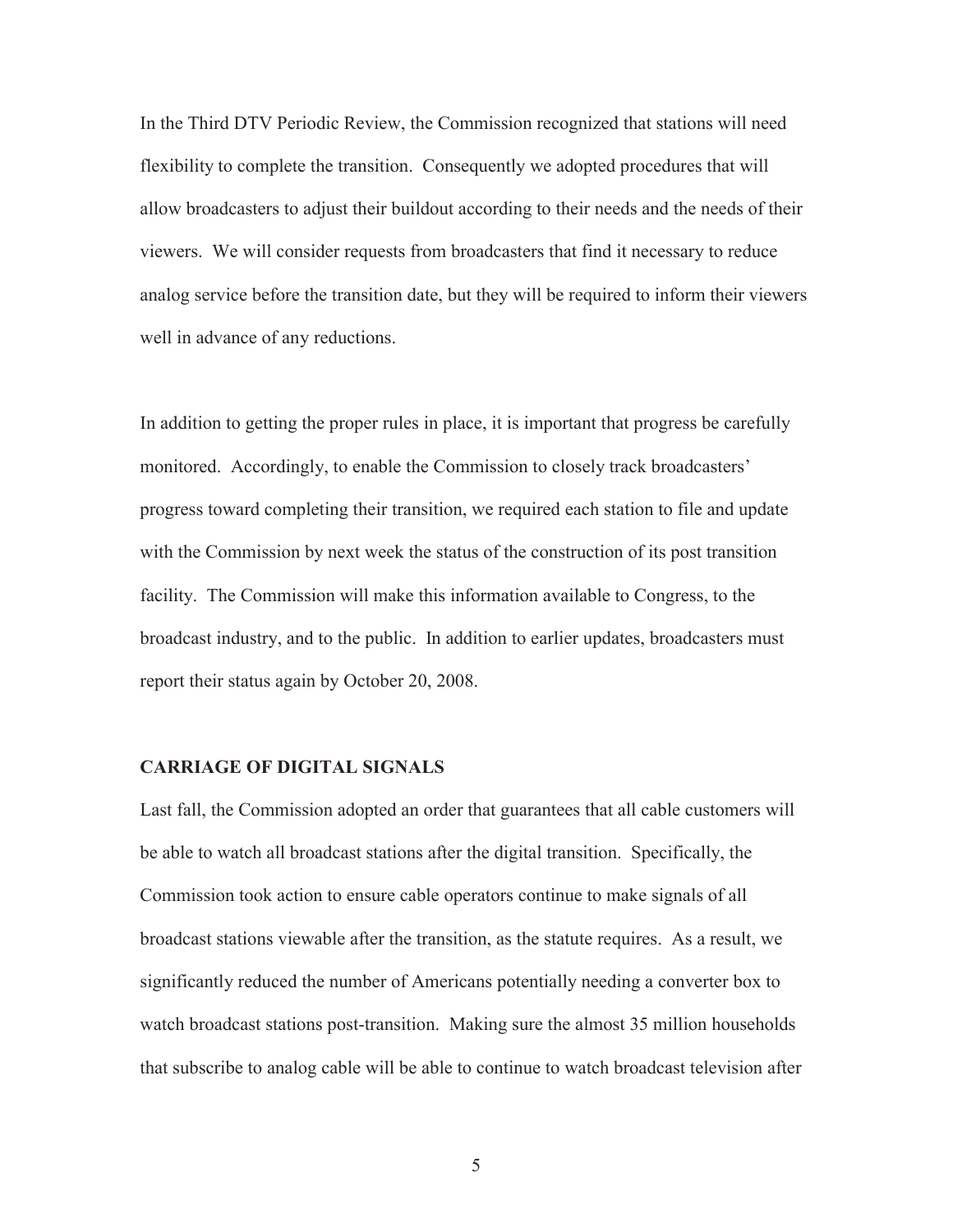the transition as they did before allows us to focus our energies on assisting the nearly 15 million households that rely exclusively on over-the-air signals.

The Commission now has before it an item that would enable satellite subscribers to receive digital broadcast signals, as well. Currently, the law requires that when a satellite operator chooses to carry any local broadcast signals, it must carry all full power local broadcast signals in that market. The pending item clarifies that, in such a "local-intolocal" market, where a full power television station is broadcasting only in digital, it is the digital signal that the satellite operator carries. This clarification is critical to ensuring that satellite customers, like cable customers, will continue to receive the same broadcast stations they saw the day before the transition on the day after the transition.

Finally, I also recently circulated an item that would clarify the process for when and how broadcasters will elect carriage of their digital signals. Specifically, consistent with existing rules, broadcasters must decide by October 1, 2008 whether they want to assert their must carry rights or negotiate for carriage of their broadcast signal for the years 2009-2011. We propose to clarify in the pending item that whichever decision they make, it will apply to their analog signal before the transition date and their digital signal after that date.

These items should help reduce the burden on consumers thereby fostering a smooth transition.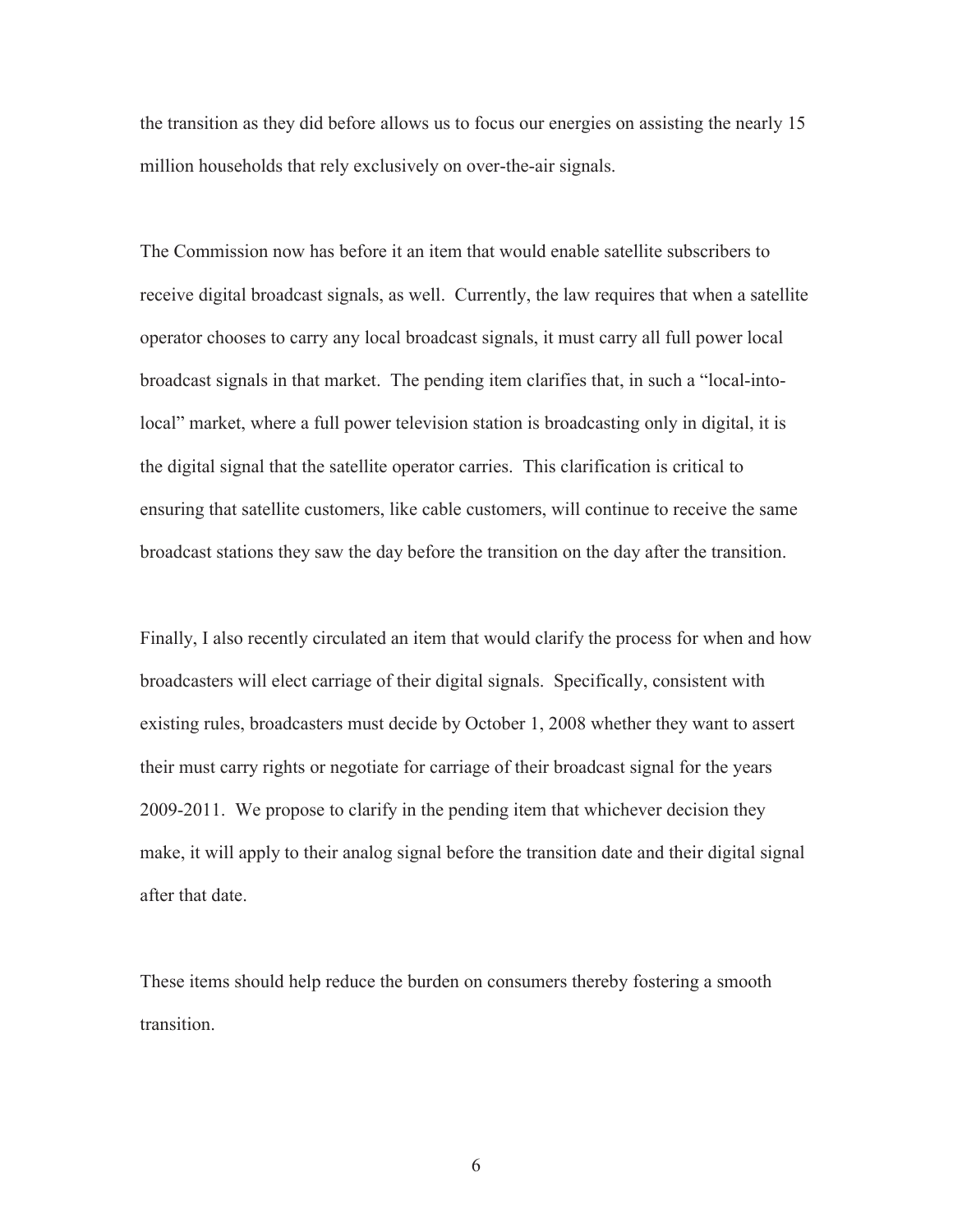### **ENFORCEMENT**

The Commission's DTV-related enforcement efforts have focused on protecting consumers from unknowingly buying televisions that won't receive broadcast stations following the transition. Specifically, we are enforcing three rules: 1) the requirement to label any remaining televisions with analog-only tuners; 2) the prohibition on the importation and shipment of television receivers without integrated digital tuners; and 3) the requirement that the V-Chip functions with the digital technology.

With respect to the Commission's labeling requirement, the Commission has, as of February 11, 2008, inspected 1829 retail stores and websites and issued 316 citations notifying retailers of violations for failing to comply with our requirements. Because retailers are not licensees, we must give them a citation prior to issuing a Notice of Apparent Liability (NAL).

We currently have NALs pending against 14 retailers. These fines in the aggregate total almost \$4 million. In addition, the Enforcement Bureau has issued another seven NALs. It is my hope that through our vigorous enforcement actions, retailers will take concrete actions to avoid consumer confusion as the digital transition draws near.

In addition to our labeling investigations, we are continuing to ensure that no manufacturers are importing and shipping analog-only television receivers and equipment. We have issued NALs against two companies - Syntax Brillian Corp. (approx. \$2.9 million) and Regent USA, Inc. (\$63,650) - for apparent violation of our rules in this area. One of these companies has already paid the fine and a forfeiture order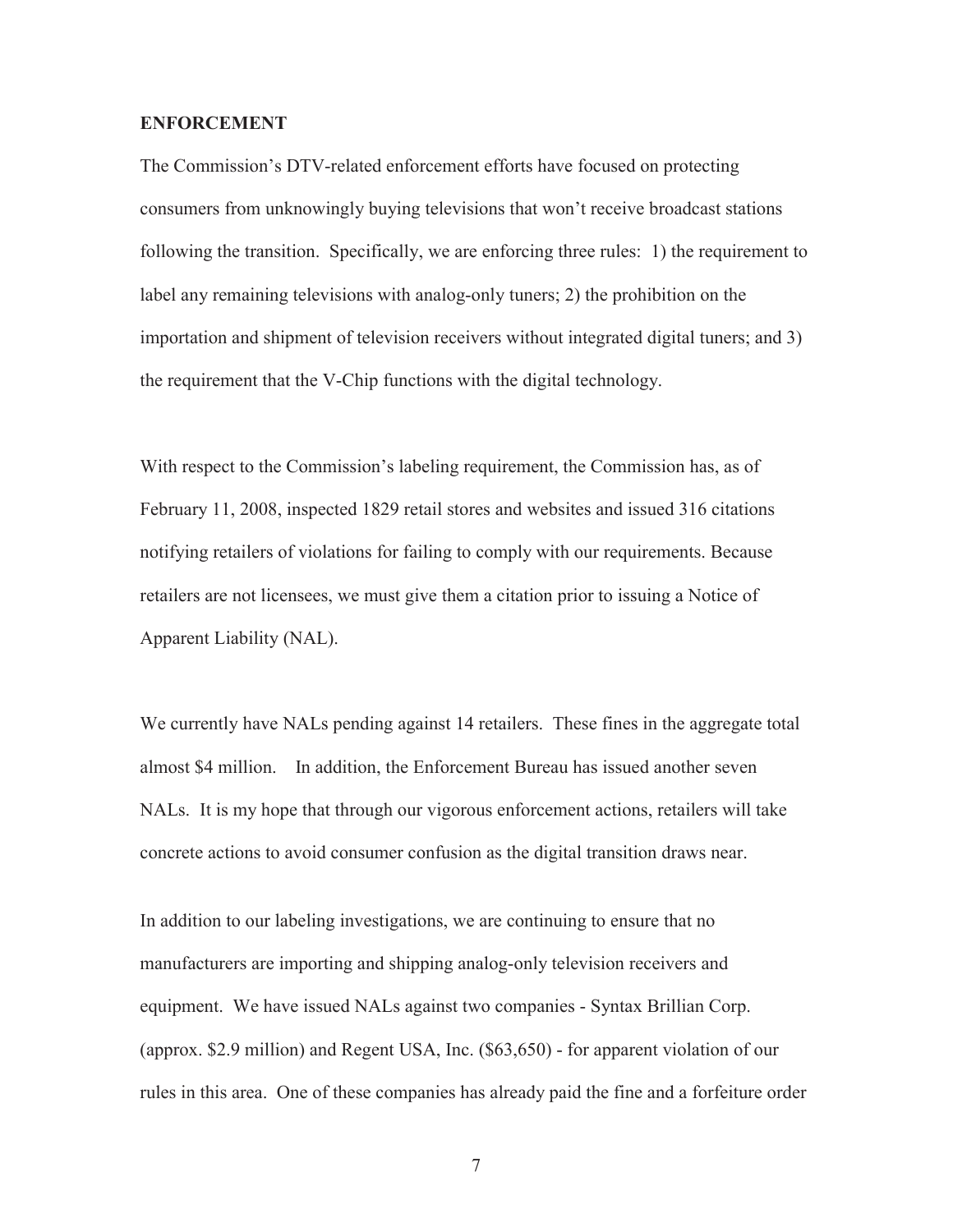with respect to the other company is on circulation. In addition, we are in the process of investigating potential violations against several other companies. I hope to quickly bring these matters to resolution.

Finally, we are ensuring that the digital tuners comply with the V-Chip regulations. As you know, the Commission's rules require digital television manufacturers to include the V-Chip in their equipment and to ensure that their devices can adjust to changes in the content advisory system. Thanks to the information referred to us by Chairman Markey, we began investigating allegations that some manufacturers were not complying with our rules. As a result of these investigations we released an NAL against Funai Corporation for \$7.7 million. NALs against nine other manufacturers, totaling over \$6.5 million are also on circulation.

Swift enforcement of all our DTV-related rules is critical to protecting consumers and reducing potential confusion. Our activities in this area will continue to be a priority during the next 12 months.

#### **CONSUMER EDUCATION AND OUTREACH**

In order to educate consumers properly, all parties involved in the transition - - the FCC, NTIA, the broadcasters, the cable industry, satellite, manufacturers, retailers, consumer groups - - need to put forth correct, clear and consistent messages about how to get prepared.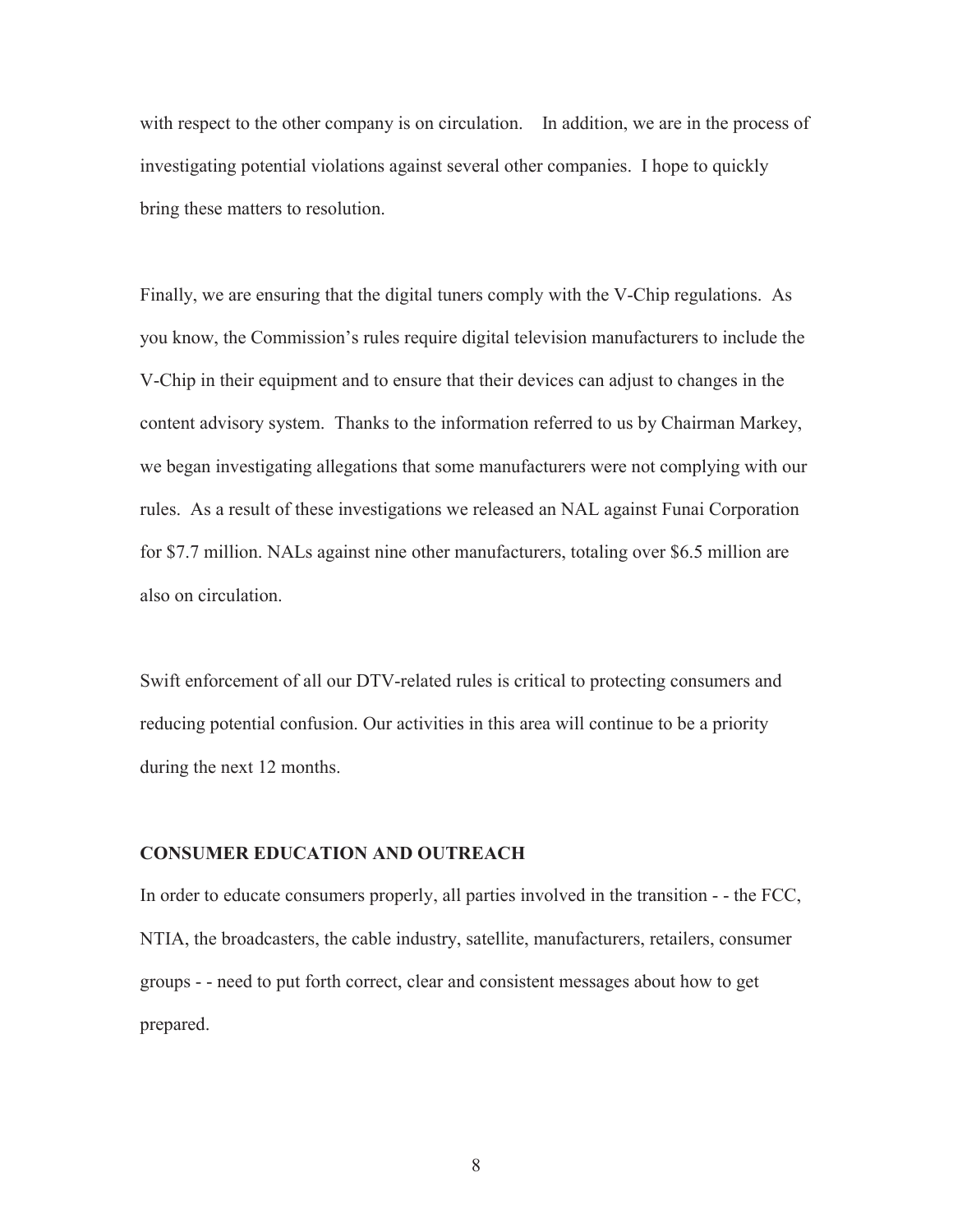I commend the industry for the consumer education campaigns that they have initiated. Specifically, the National Association of Broadcasters (NAB) launched a \$697 million campaign that includes, among other things, television spots, 30 minute education programs about DTV and a 100-day countdown to the February 17, 2009 deadline. In addition, the National Cable and Telecommunications Association (NCTA) launched a \$200 million campaign that includes, among other things, sending customer communication "tool kits" to all their cable systems nationwide, and distributing brochures about the transition at community and public events.

At the suggestion of Chairmen Dingell and Markey, the Commission initiated a DTV Education Notice of Proposed Rulemaking (NPRM). This NPRM sought comment on whether to require the industry to use bill inserts, public service announcements, and other techniques to educate consumers about the transition.

As you suggested, I have circulated a proposal to my colleagues that requires broadcasters to use PSAs and screen crawls throughout the day, including during the prime time hours, to inform viewers about the transition and to publicly report on these education efforts on a quarterly basis. The item also requires MVPDs to provide monthly inserts about the DTV transition in their customer billing statements. The item also requires manufacturers of television receivers and related devices to provide notice to consumers of the transition's impact on that equipment. In addition, we require the partners listed on the Commission's www.dtv.gov website to provide the Commission with quarterly updates on their consumer education efforts. Finally, the item states that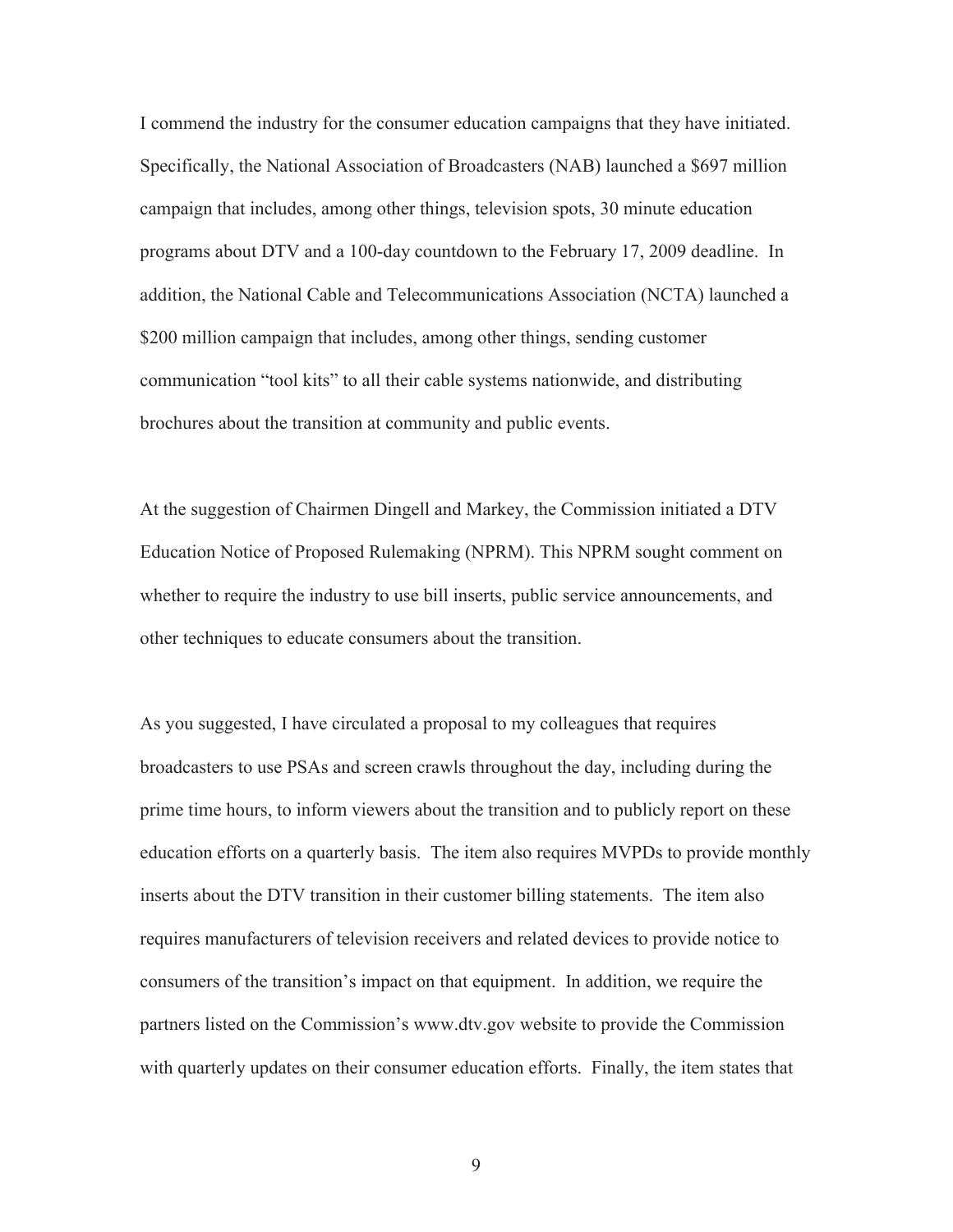we will work with the National Telecommunications and Information Agency (NTIA) to ensure that the retailers participating in the converter box program are appropriately training their employees and informing consumers.

Just last Friday we received a proposal from NAB setting forth alternative actions as a safe harbor that broadcasters could take to educate consumers about the transition. We are currently in the process of evaluating this new proposal and hope to finalize this item quickly.

In addition to our DTV Consumer Education item, the Commission is actively and directly promoting consumer awareness of the upcoming transition through its own education and outreach efforts.

The FCC's consumer outreach effort places an emphasis on consumers who receive their television signals "over-the-air" and on those who are hard to reach and may be unaware of the upcoming transition, including senior citizens; non-English speaking and minority communities; people with disabilities; low-income individuals; and people living in rural and tribal areas.

We have been forging partnerships, participating in media events, attending conferences, and doing whatever we can to get the word out. For example, DTV education posters will be displayed in all 34,000 post offices across the nation. The United States Postal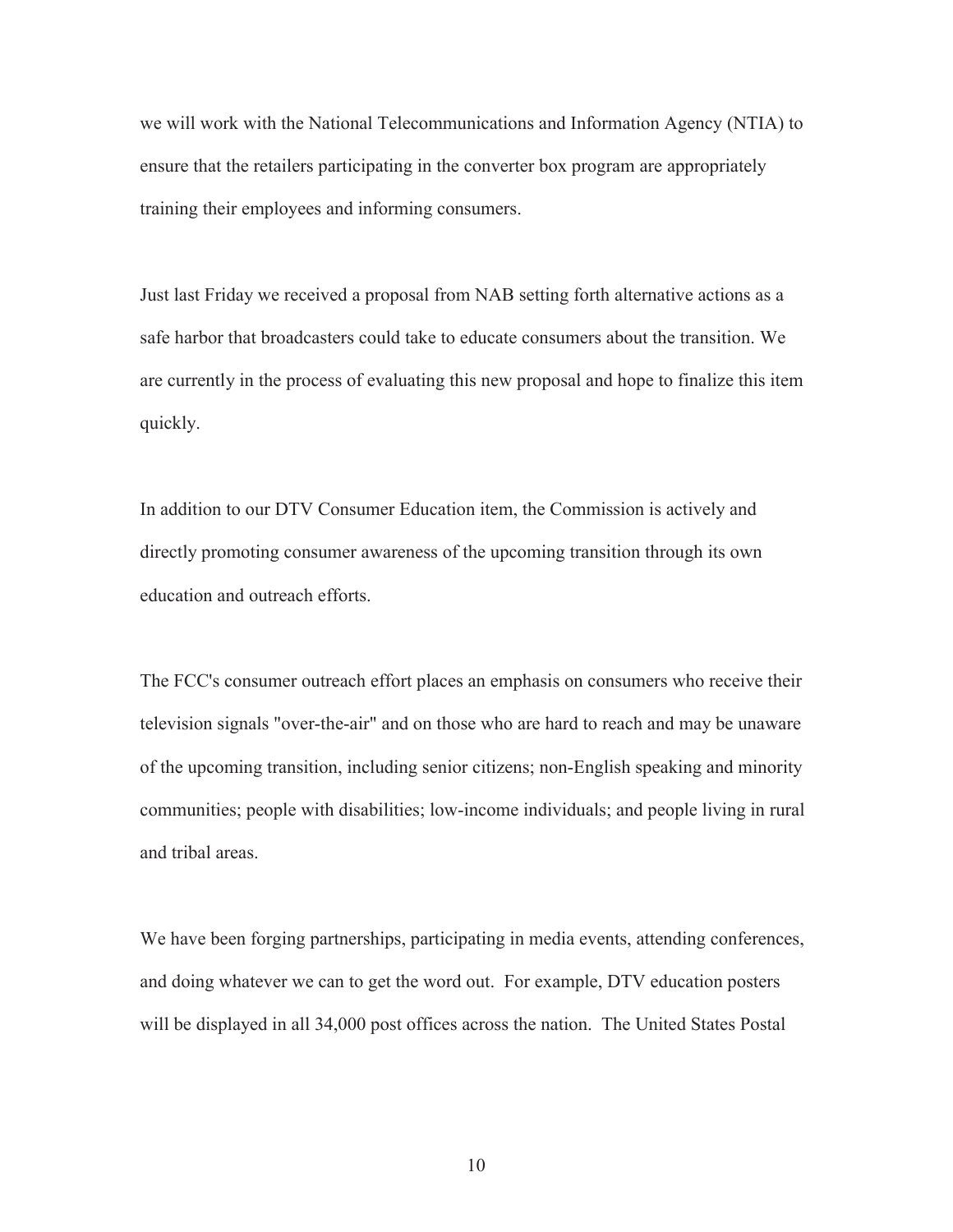Service estimates that an average of 9 million people pass through their retail lobbies each day.

We have also secured commitments from 24 states, the District of Columbia and Puerto Rico to display DTV materials in 1100 Department of Motor Vehicle locations. Specifically, we have secured commitments with Arizona, Colorado, District of Columbia, Hawaii, Idaho, Louisiana, Maine, Massachusetts, Missouri, Montana, Nebraska, Nevada, New Hampshire, North Dakota, Ohio, Oklahoma, Puerto Rico, Rhode Island, South Carolina, South Dakota, Tennessee, Texas, Washington, West Virginia, Wisconsin and Wyoming.

You will also be seeing billboards about the transition on buses and in subway stations in large metropolitan areas such as here in the DC Metro transit system.

The FCC also distributed DTV transition awareness information that will be provided to all federal government employees. We estimate that this message will reach over 2.5 million people around the country.

We also know that some consumers will be disproportionately impacted by the transition or are harder to reach than the population at large. Therefore we have been taking specific steps to reach these groups. Specifically, we have been focusing our resources on three primary activities: attending conferences and hosting workshops, disseminating information via the news media, and partnering with industry, consumer, and other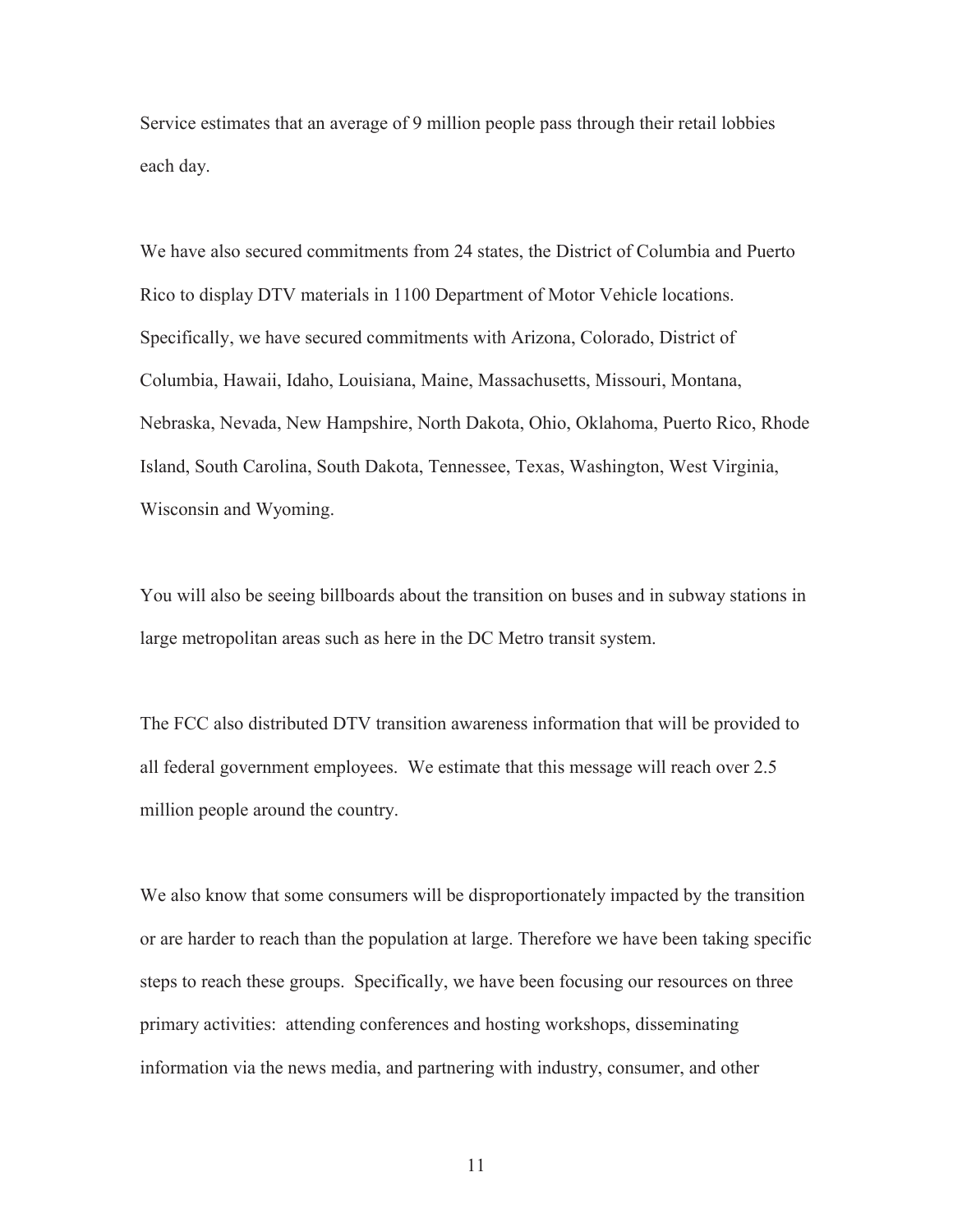groups. I would like to take a few minutes to describe our efforts targeted at each of these five communities.

#### Senior Citizens:

Senior citizens are more likely to have older television sets relying exclusively on over the air broadcasting. We have partnered with organizations that specifically serve this harder to reach population such as the AARP.

For example, we are working with AARP to disseminate digital transition information through their Tax Aid Program that makes volunteers available to assist AARP members in preparing their taxes. As part of this program, FCC-prepared DTV information sheets, in English and Spanish, are being made available to 32,000 volunteers across the country for distribution as they visit low and moderate income taxpayers, with special attention to those individuals 60 and older. And, last September, we presented two DTV education sessions at the national AARP convention in Boston and we have plans to make similar presentations at this year's convention in Washington, DC. In addition, late last fall, I was interviewed about the transition on AARP radio which is broadcast on 170 outlets nationwide reaching more than 1,000,000 people.

In addition to working with AARP, we have also been working with other senior organizations as well. For example, I taped a PSA to be aired on Retirement Living TV which reaches nearly 30 million homes nationwide and participated in a story about the transition for a newsletter read by the 6.4 million residents of Erikson retirement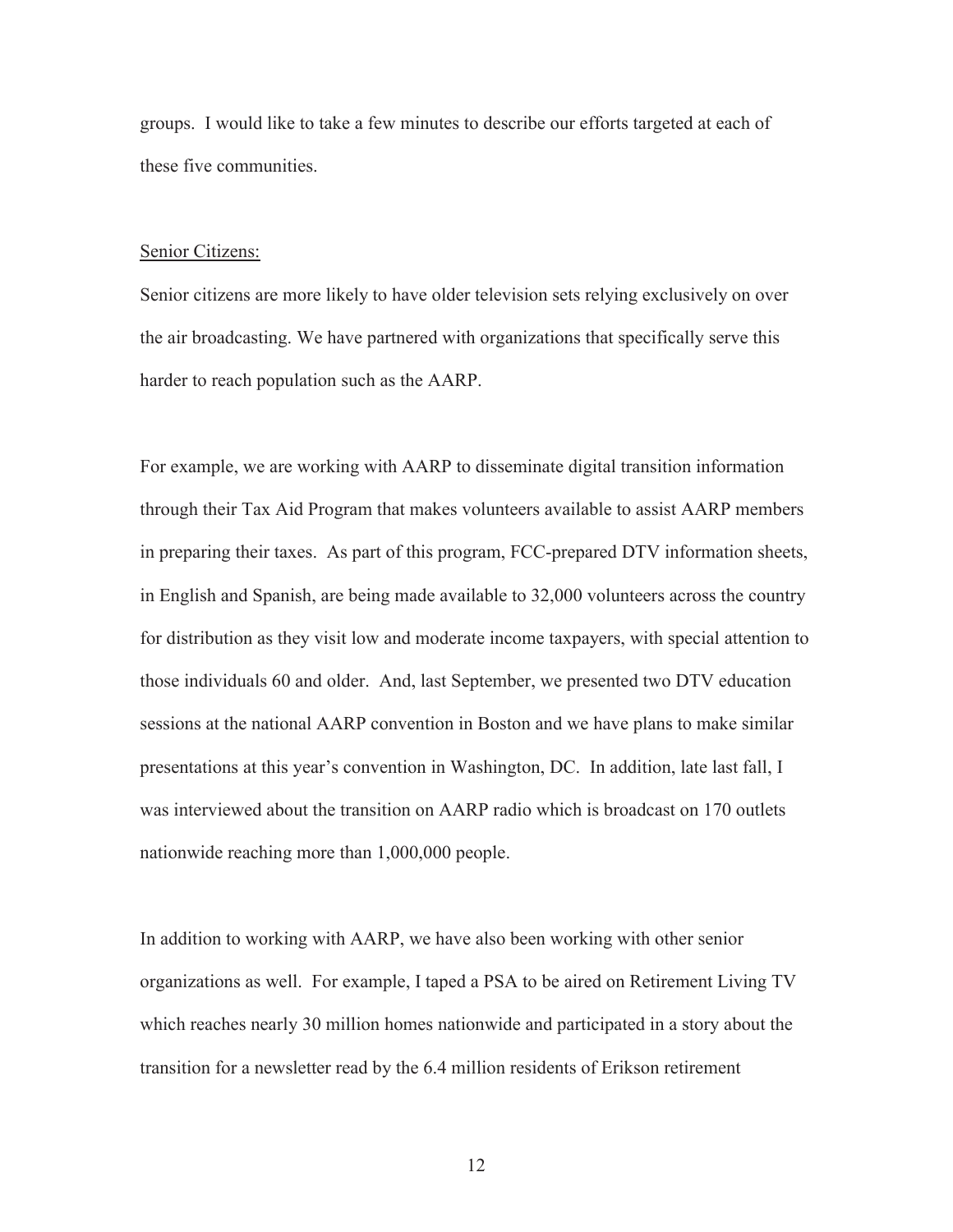communities. We are also pleased to be partnering with The National Association of Area Agencies on Aging (N4A) to cosponsor DTV awareness sessions during the coming year in conjunction with their 655 area offices throughout the nation. This is a useful opportunity to educate caregivers, social workers and others who care for the elderly.

In addition to working with these organizations, we have also set up partnerships with the State Aging Offices in Rhode Island, Massachusetts, Michigan, Louisiana, Arizona, Colorado, Washington, D.C., and Tennessee. These states are including information about the DTV transition in outreach materials, and at conferences. We are optimistic that in the coming weeks we will have similar commitments from additional state offices.

We are also putting to work on this issue Commission staff located around the country. FCC field agents are continuing to distribute information materials to senior centers, libraries and other local venues frequented by older Americans. Through the work of our field agents, we are able to reach these consumers in a total of 36 states – ranging from Alaska to Florida. We have already distributed information to over 3133 senior centers, senior organizations, and community groups and given nearly 385 presentations with 106 more scheduled in the days ahead.

The FCC also held a DTV Workshop focusing on seniors at FCC Headquarters on November 8, 2007. It consisted of two panels discussing the transition's effect on seniors plus exhibits by industry. Based on the discussions at that Workshop, we reached out to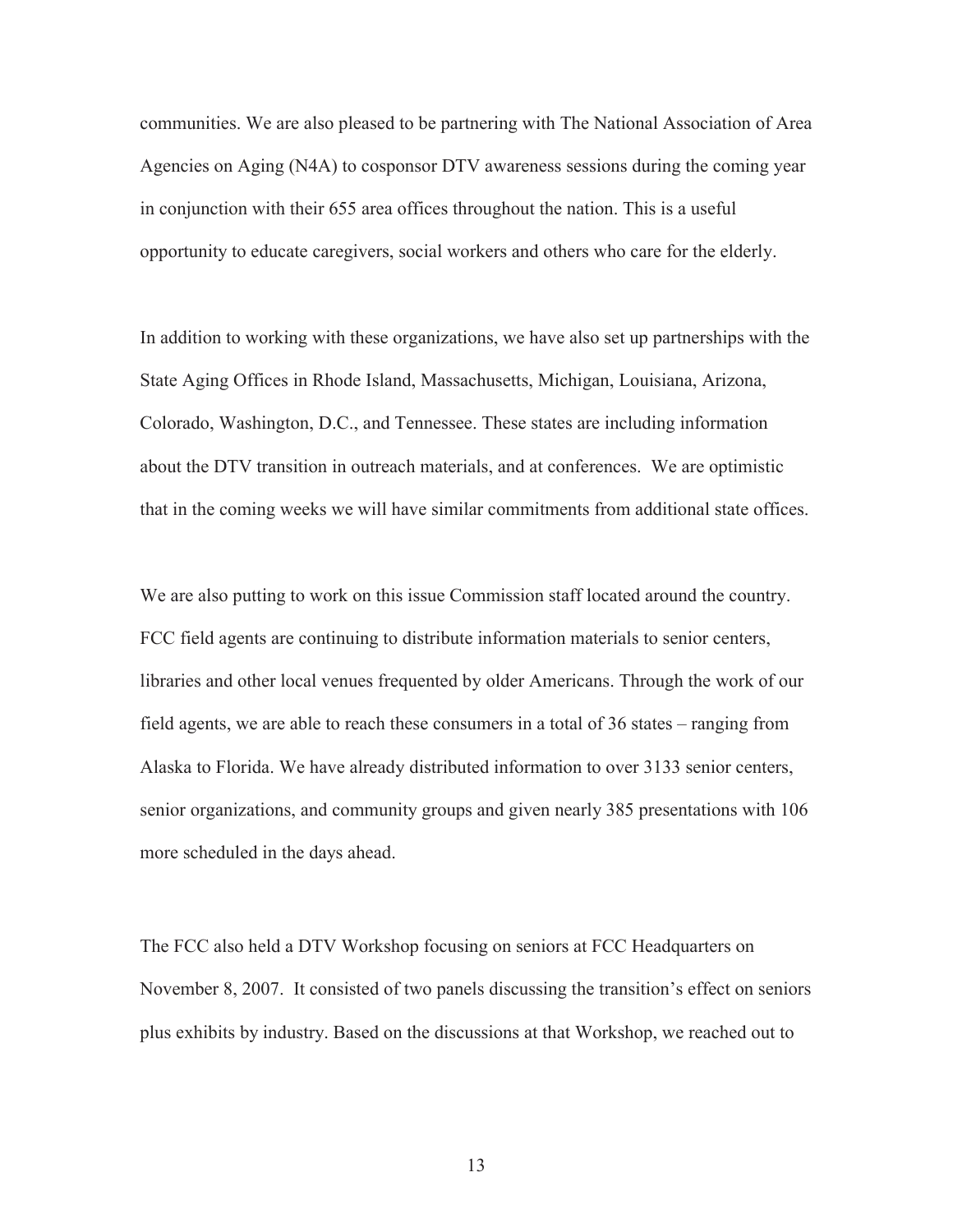faith-based organizations, provided them with consumer education materials on the transition, and continue to follow up with them to answer questions on the transition.

#### Non-English Speakers and Minorities:

The Hispanic community disproportionately relies on over-the-air television. Of the 15 million broadcast only homes, one-third are occupied by primarily Spanish speakers. Indeed, almost half (43%) of homes where Spanish is the primary language rely exclusively on over-the-air broadcasting for their television.

The Hispanic Chamber of Commerce has agreed to join the Commission in conducting DTV awareness sessions at member chambers in the 10 biggest cities nationwide which are home to 80% of the Hispanic population. The first of these sessions will be held later this month in Chicago. Similarly, we have also partnered with Univision to hold DTV awareness sessions at Town Hall meetings designed to educate members of its Spanish speaking audience. Additionally, we have taped several on-air interviews regarding the digital transition for Univision's news and public affairs programs airing both in local markets and nationally. These interviews were done by Keyla Hernandez-Ulloa the Commission staffer hired to spearhead outreach to the Hispanic community. We have been discussing the switch to digital on other Hispanic media outlets as well. For example, I did an interview with the Hispanic Communications Network, which produces material for radio, television, print and Internet, that will be distributed to its 230 member radio network in the United States and Puerto Rico.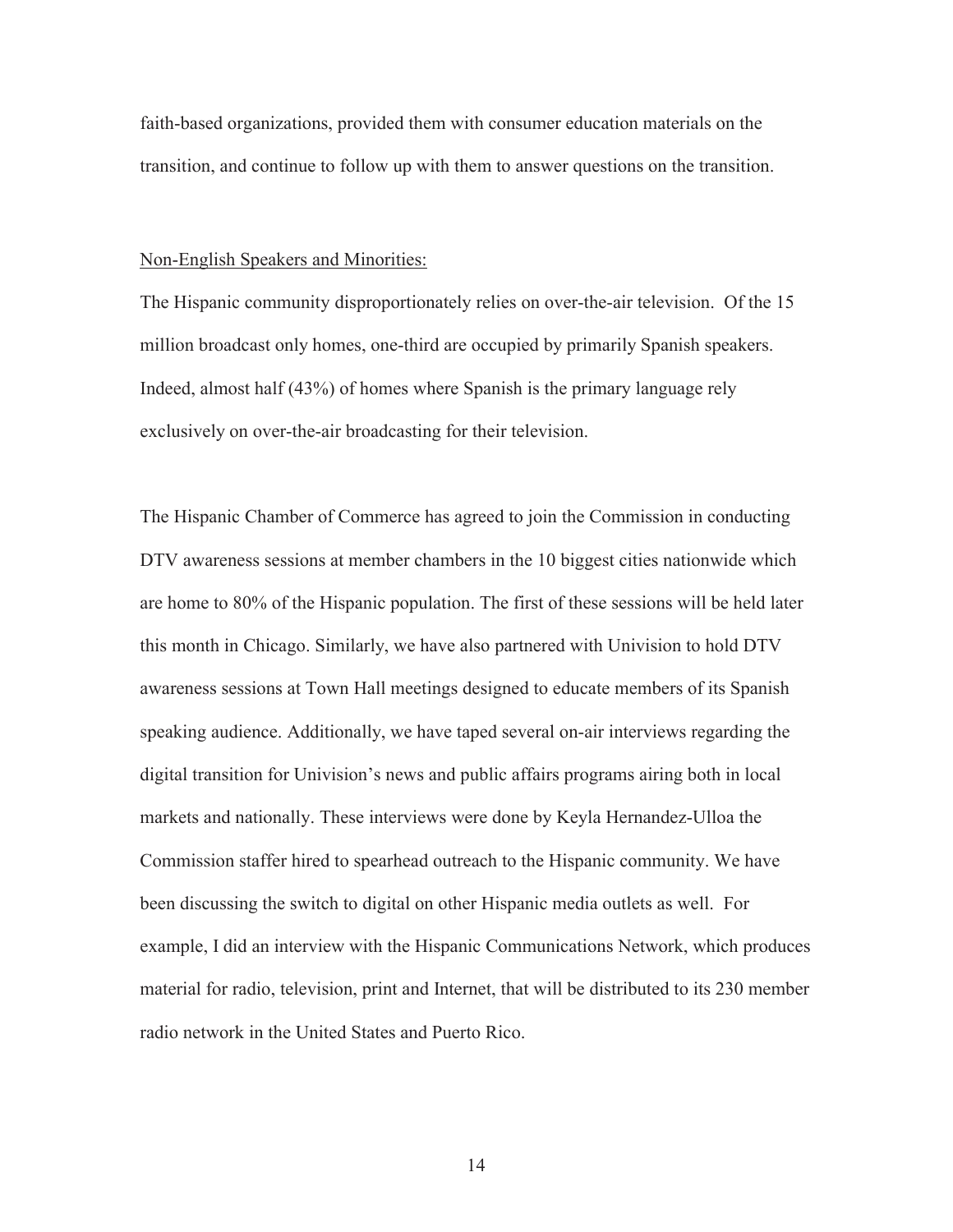We want to work with other foreign language media outlets as well. To that end we have partnered with KTSF, a major Asian TV station in San Francisco, to put 5,000 English and Chinese DTV one page flyers at their booth during the Chinese New Year celebration events in late February. Last year approximately 100,000 people attended this festival.

The FCC held a DTV Workshop focusing on non-English speakers and minorities on December 4, 2007. As a result of that Workshop, we will be conducting a nationally available Internet seminar or "webinar" about the DTV transition on April 8th for librarians in the Webjunction Spanish Outreach Program. These librarians provide library services to Spanish speakers. We will also be providing them with a Spanish version of the presentation on DVD for distribution to libraries. Finally, following the workshop, we translated our DTV one page flyer into Hmong and Arabic (in addition to English, Spanish, Vietnamese, Chinese, Tagalog, French and Russian).

In addition, we plan to participate in a number of national conventions representing non-English speaking and minority consumers in 2008. They include the 78<sup>th</sup> Annual Conference for League of United Latin American Citizens, the Annual National Hispanic Leadership Conference and the National Council of La Raza Conference, the NAACP Convention, the National Urban League Conference and the Organization of Chinese Americans National Conference.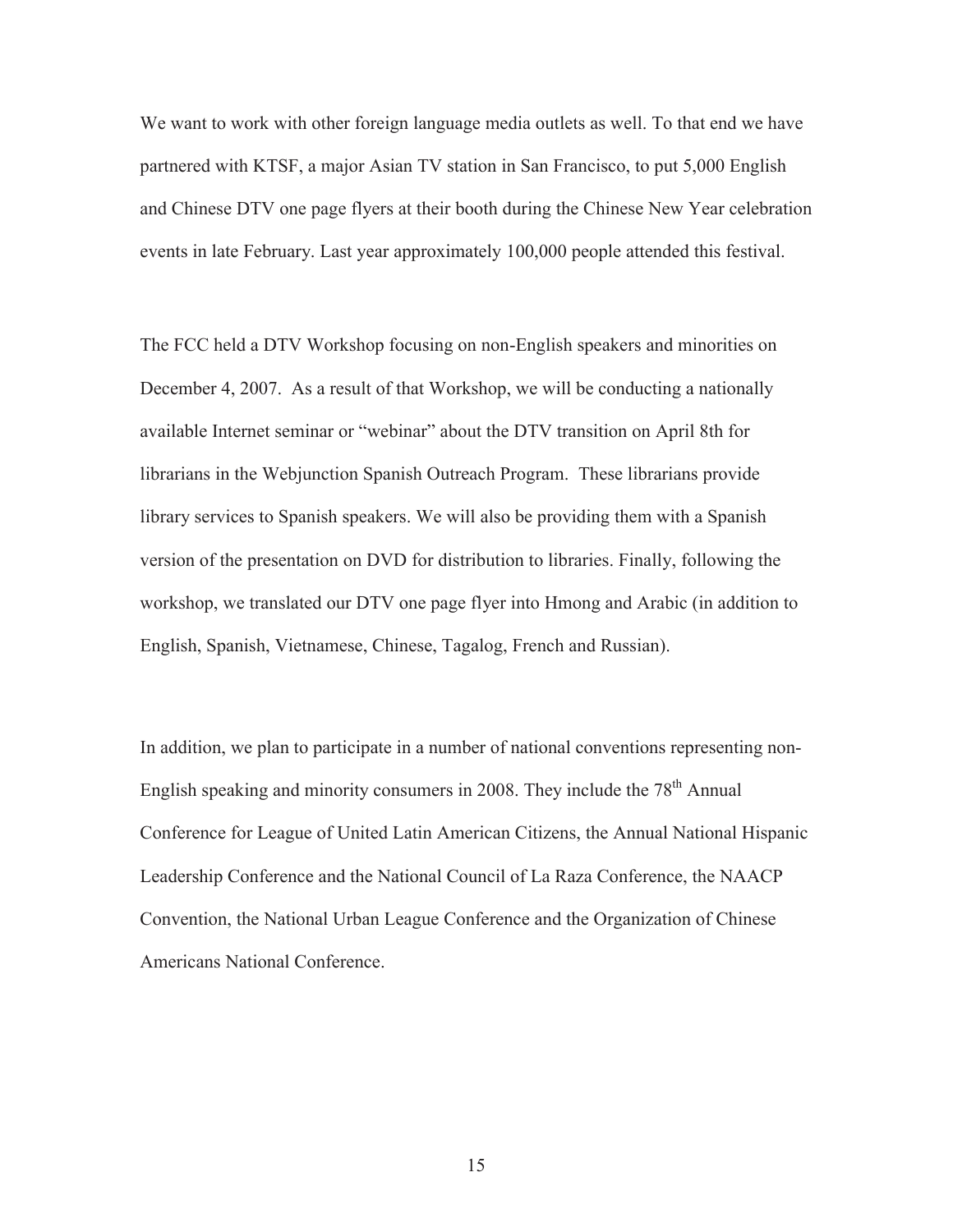#### People with Disabilities:

The Commission is also taking specific steps to inform people with disabilities about the transition to all digital broadcasting. On February 28, 2008, the FCC is sponsoring a DTV Consumer Education Workshop designed to build upon these efforts. Also, later this month the Commission's DTV website, DTV.gov, will feature a video in American Sign Language for the deaf and hard of hearing community. Our most commonly utilized publications are available in Braille and audio format and all our fact sheets and advisories are available in large print. In addition, we have two specific publications addressing DTV and closed captioning, "Closed Captioning for Digital Television," and Closed Captioning and Digital-to-Analog Converter Boxes for Viewing Free Over-the-Air Programming on Analog Televisions." The Commission also has a dedicated email box for closed captioning questions at closedcaptioning@fcc.gov.

Commission staff continues to attend conferences to distribute DTV educational materials to people with disabilities. For example, the FCC has attended and provided DTV materials at the National Black Deaf Advocates Conference, the Vocational and Educational Services for Individuals with Disabilities Conference and the Emergency Planning and Response for Special Needs and Disabilities Conference.

In all, we have collaborated with disability advocacy groups and outreach organizations. For instance, the Hearing Loss Association of America ("HLAA") is already linking to our DTV informational materials on its website, which receives approximately one million hits per month. In addition, HLAA has committed to publish an article on DTV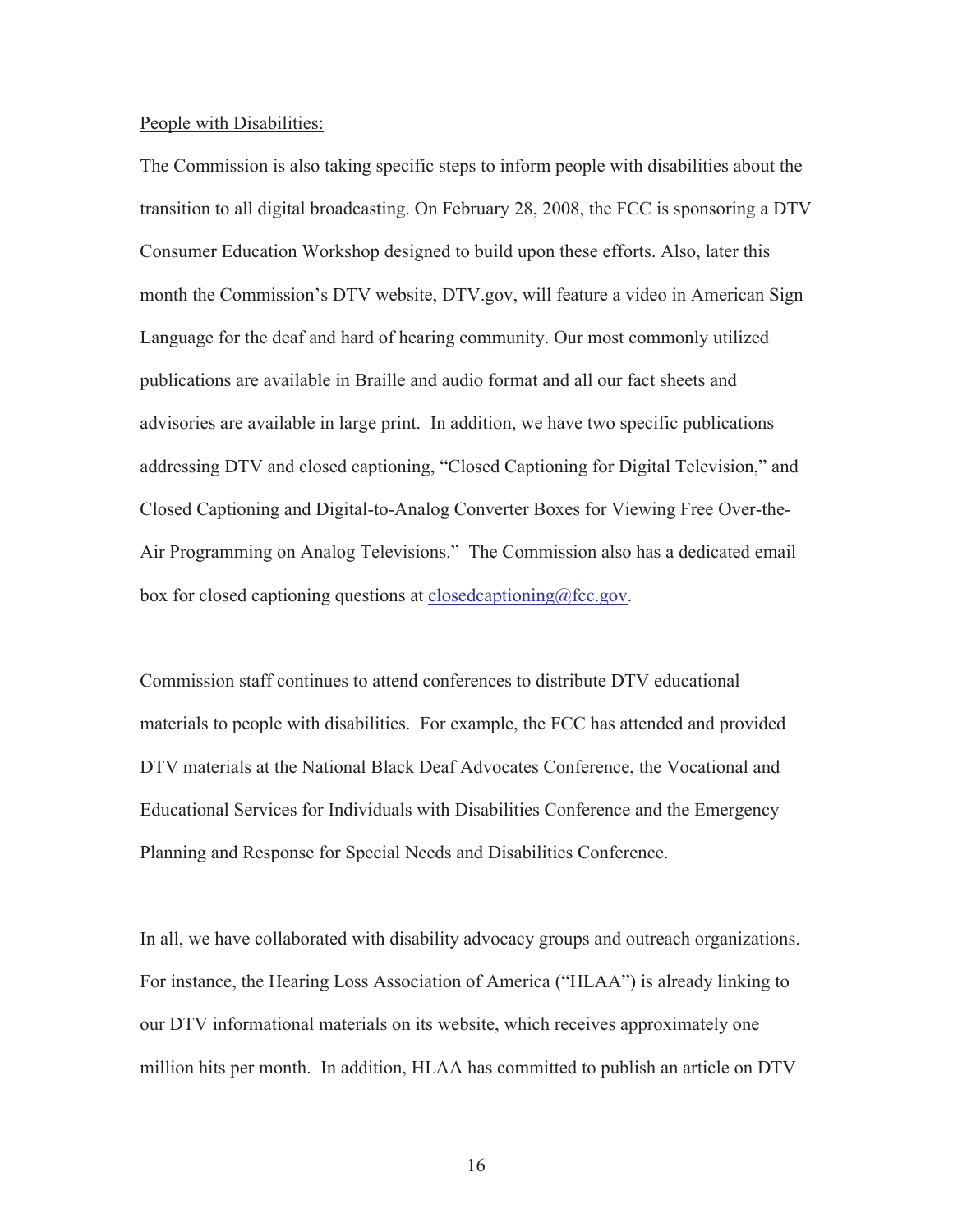and closed captioning in *Hearing Loss Magazine,* which is estimated to reach a readership of 200,000 people. Furthermore, HLAA has 200 local and regional chapters around the country, and we plan to conduct DTV Awareness Sessions at their monthly meetings throughout the course of the year. We also plan to utilize our Enforcement Bureau's Field Office staff and CGB staff to distribute DTV informational and educational materials at HLAA's "Walk4Hearing" events across the country taking place this spring through the fall.

#### Low Income Consumers:

The Commission is also taking specific steps to inform low-income consumers about the transition to all digital broadcasting. For example, the Department of Health and Human Services has made a commitment to assist the FCC in disseminating DTV material to target populations, including low-income consumers**.**

In addition, on April 1, 2008, the FCC will sponsor a DTV Consumer Education Workshop that will focus on reaching low-income consumers.

#### Rural and Tribal Consumers:

The Commission is also taking specific steps to inform people living in rural and tribal lands about the transition to all digital broadcasting. For example, the Commission recently established a partnership with the United States Department of Agriculture's 4-H office. We will be providing DTV information at approximately 150 state and county fairs and will be conducting "Train the Trainer" workshops at 4-H leadership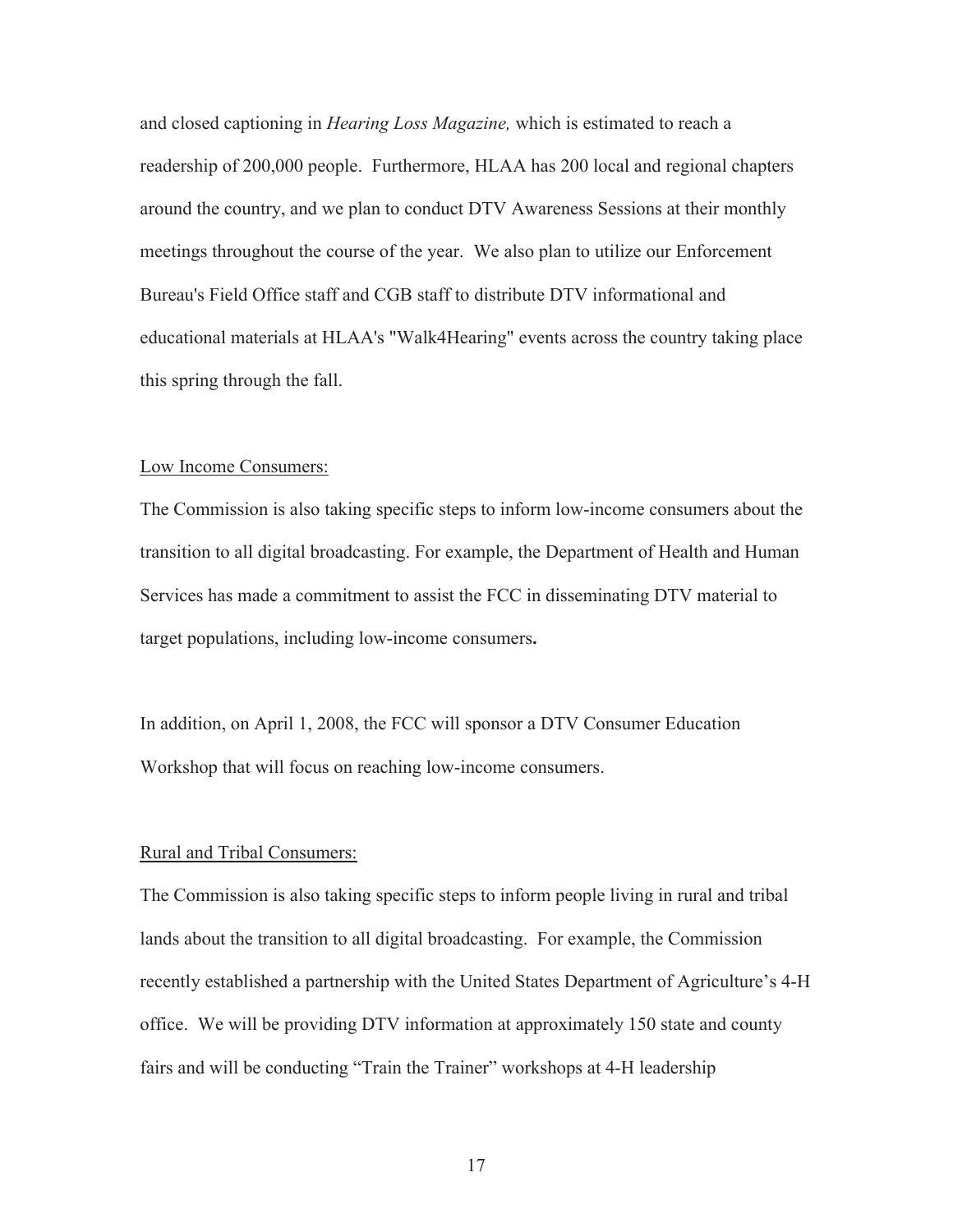conferences. After attending these training sessions 4-H members can help spread the word to their families and communities about getting ready for February 17, 2009.

We also have forged a partnership with the Bureau of Indian Affairs. This collaboration has resulted in the distribution of DTV materials throughout Indian Country, utilizing all 50 of their nationwide area offices. Commission staff has attended and provided DTV materials at the National Conference of American Indians, and the Rural TeleCon Conference, with many additional events planned for this year such as participation in the National Association of Development Organizations in Alaska Conference and the Affiliated Tribes of Northwest Indians Annual Conference.

Finally, on January 31, 2008, we held a workshop at Commission headquarters focused on reaching rural consumers and consumers on tribal lands. We received many useful suggestions at this workshop on how to better reach these communities and intend to implement them as soon as possible.

Since the last time I testified, Congress has allocated the Commission money to spend on our consumer education efforts. We intend to put these resources to good use. Additional funds will allow the Commission to expand upon its current consumer outreach and education plan. Last month, we initiated a procurement seeking support for a broad range of consumer education services, including media services, publications, and distribution networks, that will assist and complement the FCC's ongoing work on